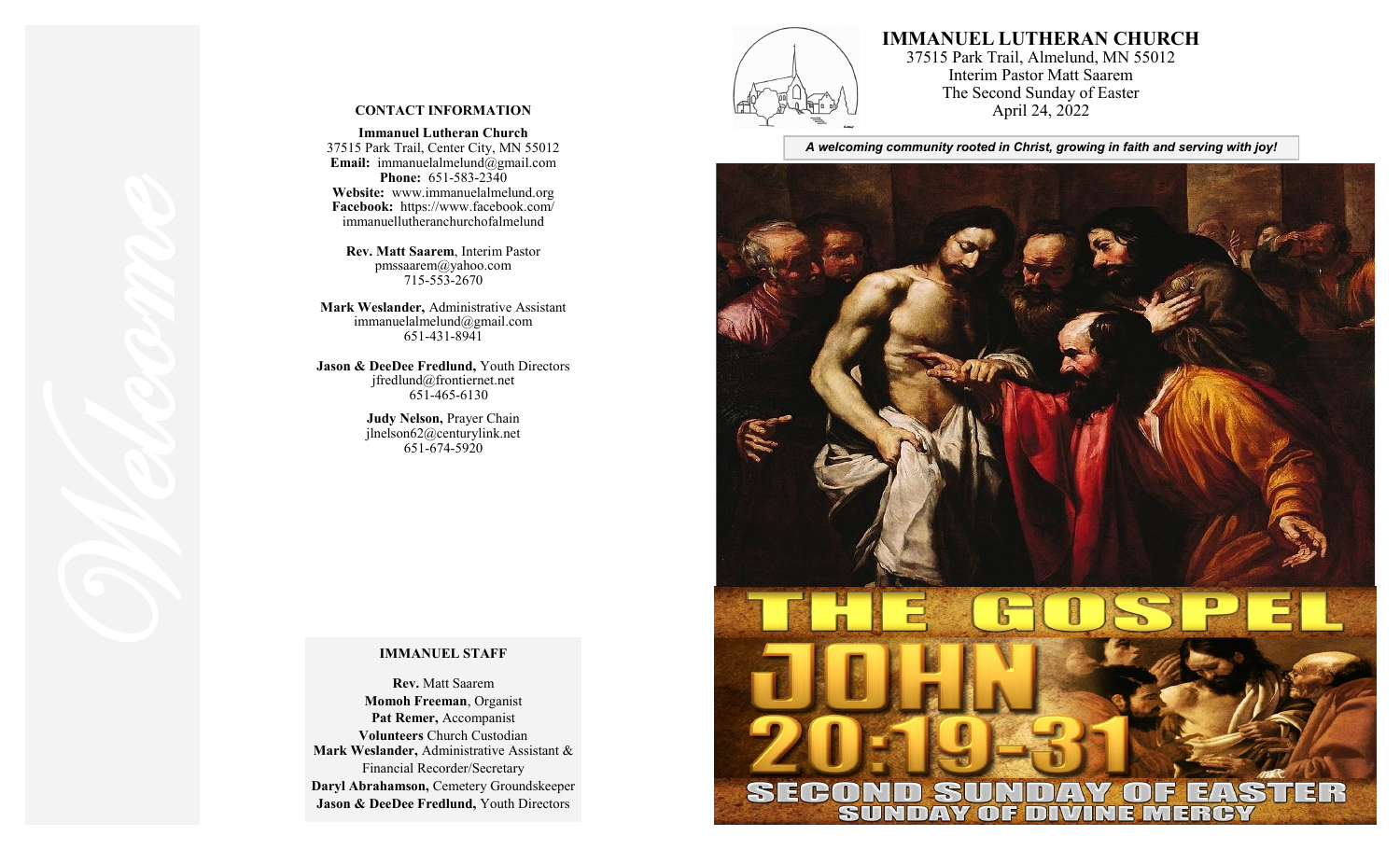# **Welcome to Immanuel!**

Thank you for joining us for our worship service. Whoever you are, whatever you've done, or where ever you are in life. You are loved by God which means, You are welcome here at

Immanuel. God's grace is given freely, not earned. So whatever journey you are on, God led you here today. We thank you for coming and hope to see you again soon.

**Visitors,** welcome to worship! If you are interested in knowing more about our congregation please speak to Interim Pastor Matt Saarem or call the church office! Contact info is on the back of this bulletin.

# **We Encourage all**

**Children** who can read, to follow along in the bulletin during our worship service.

# **Welcome and Announcements**

**Call To Worship:** 

L: Come, gather here brothers and sisters in Christ. **C: Come, seek the loving God, revealed by Jesus.**  L: Come, worship the one who died and rose again for you and me.

**C: Come, with doubts or faith, come as you are, you are welcome here.** 

**Opening Hymn:** Alleluia Sing To Jesus #392 ELW

**Prayer of Adoration and Confession:** 

# R1: Loving God,

**in this Easter season we are reminded of how difficult it was even for the disciples to fully grasp your presence and power. As we come to you this day in this place and/or in our homes, we come bowed down in humble adoration, with no fixed certainties, no fixed faith.** 

# R2: Living Jesus,

**you came to your disciples when they needed you, come to us now and reassure us. Help us in our moments of doubt to be able to cry out 'My Lord and my God' as Thomas did. Help us to be honest in our words as we wrestle with our uncertainties, knowing that you love us for them not in spite of them.** 

R3: Listening Spirit,

**ever present in our lives, surrounding us with your presence, coorie in and make your presence known to us now. Reassure us that our questions are valid and not something for which to be ashamed. Help us voice them as Thomas did.** 

R4: Holy Trinity,

**forgive us if we ever let the doubts take over, forgive us for harsh words that belie your love, forgive us the things left undone, and assure us of your never-ending love and grace giving us the peace you offer over and over and over again. Amen.** 

**Prayer of the Day:**

**First Reading: Acts** 5:27-32

27 When they had brought them, they had them stand before the council. The high priest questioned them,  $^{28}$ saying, 'We gave you strict orders not to teach in this name, yet here you have filled Jerusalem with your teaching and you are determined to bring this man's blood on us.' <sup>29</sup>But Peter and the apostles answered, 'We must obey God rather than any human authority. <sup>30</sup>The God of our ancestors raised up Jesus, whom you had killed by hanging him on a tree.  $31\text{God}$  exalted him at his right hand as Leader and Saviour, so that he might give repentance to Israel and forgiveness of sins.  $^{32}$ And we are witnesses to these things, and so is the Holy Spirit whom God has given to those who obey him.'

# **Psalm** 118:14-29

- R: The Lord is my strength and my might; he has become my salvation.
- **C: There are glad songs of victory in the tents of the righteous: 'The right hand of the Lord does valiantly;**
- R: the right hand of the LORD is exalted; the right hand of the LORD does valiantly.'
- **C: I shall not die, but I shall live, and recount the deeds of the Lord.**
- R: The Lord has punished me severely, but he did not give me over to death.
- **C: Open to me the gates of righteousness, that I may enter through them and give thanks to the Lord.**
- R: This is the gate of the LORD; the righteous shall enter through it.
- **C: I thank you that you have answered me and have become my salvation.**
- R: The stone that the builders rejected has become the chief cornerstone.
- **C: This is the Lord's doing; it is marvellous in our eyes.**
- R: This is the day that the LORD has made; let us rejoice and be glad in it.
- **C: Save us, we beseech you, O Lord! O Lord, we beseech you, give us success!**
- R: Blessed is the one who comes in the name of the LORD. We bless you from the house of the LORD.
- **C:** The LORD is God, and he has given us light. Bind the festal  **procession with branches, up to the horns of the altar.**
- R: You are my God, and I will give thanks to you; you are my God, I will extol you.
- **C: O give thanks to the Lord, for he is good, for his steadfast love endures for ever.**

We invite you to follow the service and take part in a way that feels right to you.

Hearing devices are available from an usher.

 $P = L$ eader **C = Congregation**  $R =$ Reader

Sections in **bold** are to be read by the congregation.

# **Today's Scripture**

Acts 5:27-32 Psalm 118:14-29 Revelation 1:4-8 John 20:19-31

### **Today's Hymns**

| Hymn | #392 (ELW) |
|------|------------|
| Hymn | #635 (ELW) |
| Hymn | #744 (ELW) |
| Hymn | #537 (ELW) |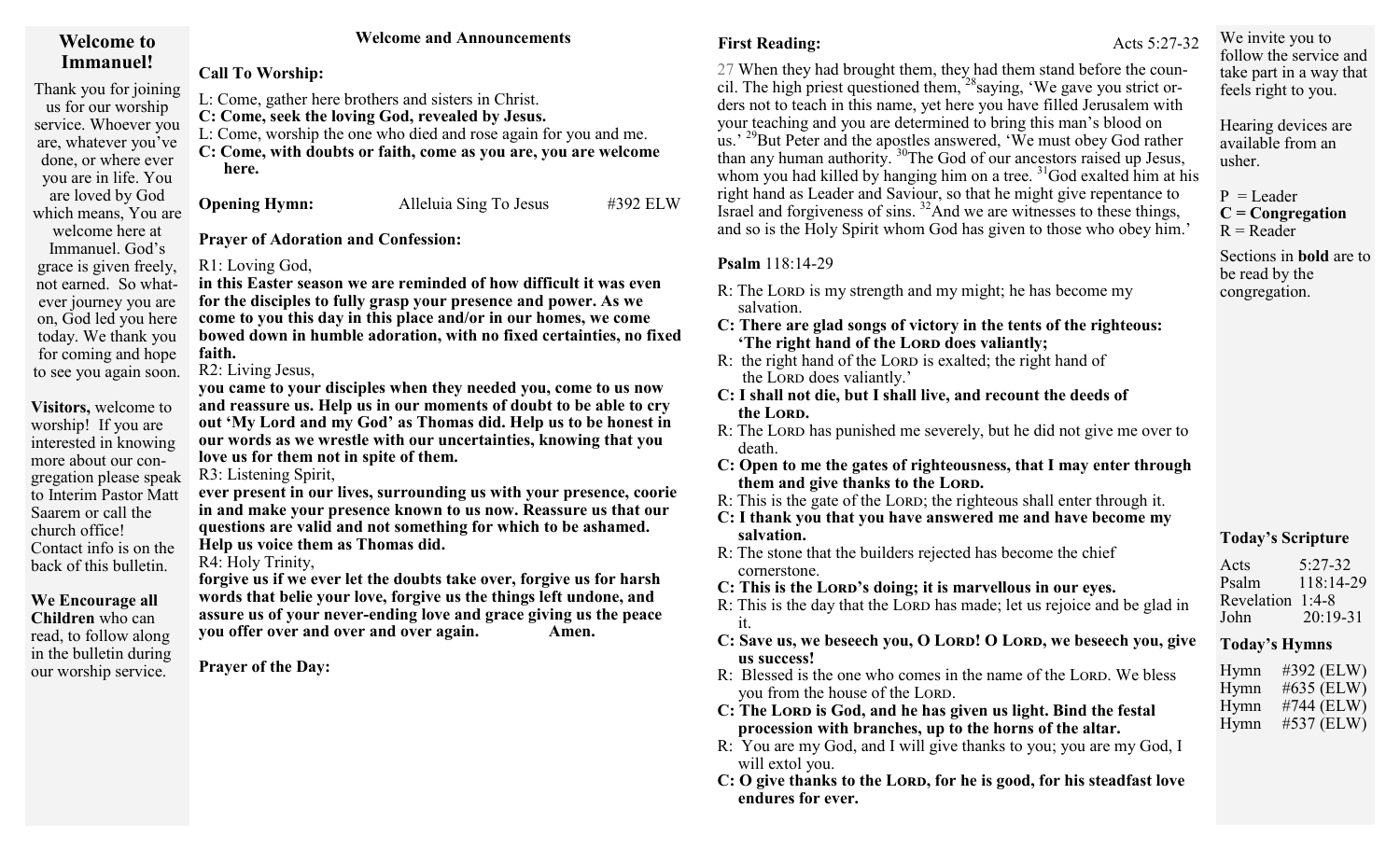| <b>Happy Birthday</b>                 | <b>Second Reading</b>                                                                                                                                                                                                                                                                                                                                                                                                                                                                                                                                                                                                                                                                                                                                                                                                                                                                                                                                                                                                                                                                                                                                                                                                                                                                                                                                                                                                                                                                                                                                                                                                                                                                                             | Revelation 1:4-8        | <b>Children's Sermon</b>                                                                                                                                                                                                                                       |                      |          |
|---------------------------------------|-------------------------------------------------------------------------------------------------------------------------------------------------------------------------------------------------------------------------------------------------------------------------------------------------------------------------------------------------------------------------------------------------------------------------------------------------------------------------------------------------------------------------------------------------------------------------------------------------------------------------------------------------------------------------------------------------------------------------------------------------------------------------------------------------------------------------------------------------------------------------------------------------------------------------------------------------------------------------------------------------------------------------------------------------------------------------------------------------------------------------------------------------------------------------------------------------------------------------------------------------------------------------------------------------------------------------------------------------------------------------------------------------------------------------------------------------------------------------------------------------------------------------------------------------------------------------------------------------------------------------------------------------------------------------------------------------------------------|-------------------------|----------------------------------------------------------------------------------------------------------------------------------------------------------------------------------------------------------------------------------------------------------------|----------------------|----------|
| this week!<br>26                      | 4 John to the seven churches that are in Asia: Grace to you and peace<br>from him who is and who was and who is to come, and from the seven<br>spirits who are before his throne, <sup>5</sup> and from Jesus Christ, the faithful<br>witness, the firstborn of the dead, and the ruler of the kings of the earth.<br>To him who loves us and freed us from our sins by his blood, <sup>6</sup> and<br>made us to be a kingdom, priests serving his God and Father, to him be<br>glory and dominion for ever and ever. Amen. <sup>7</sup> Look! He is coming with<br>the clouds; every eye will see him, even those who pierced him; and on                                                                                                                                                                                                                                                                                                                                                                                                                                                                                                                                                                                                                                                                                                                                                                                                                                                                                                                                                                                                                                                                       |                         | <b>Sermon</b> - Jason                                                                                                                                                                                                                                          |                      |          |
| Mark Mckenzie<br>Lyanna Carlson       |                                                                                                                                                                                                                                                                                                                                                                                                                                                                                                                                                                                                                                                                                                                                                                                                                                                                                                                                                                                                                                                                                                                                                                                                                                                                                                                                                                                                                                                                                                                                                                                                                                                                                                                   |                         | <b>Hymn of the Day:</b>                                                                                                                                                                                                                                        | We Walk by Faith     | #635 ELW |
| 27<br>Rachel Blakeslee<br>Dianne Wiik |                                                                                                                                                                                                                                                                                                                                                                                                                                                                                                                                                                                                                                                                                                                                                                                                                                                                                                                                                                                                                                                                                                                                                                                                                                                                                                                                                                                                                                                                                                                                                                                                                                                                                                                   |                         | <b>Apostles' Creed:</b>                                                                                                                                                                                                                                        |                      | pg. 105  |
| 28<br>Nicole Lundsted                 | his account all the tribes of the earth will wail. So it is to be. Amen.<br>8 'I am the Alpha and the Omega', says the Lord God, who is and who                                                                                                                                                                                                                                                                                                                                                                                                                                                                                                                                                                                                                                                                                                                                                                                                                                                                                                                                                                                                                                                                                                                                                                                                                                                                                                                                                                                                                                                                                                                                                                   |                         | <b>Prayers of Intercession:</b>                                                                                                                                                                                                                                |                      |          |
| Kurt Swenson                          | was and who is to come, the Almighty.<br>The Word of the Lord                                                                                                                                                                                                                                                                                                                                                                                                                                                                                                                                                                                                                                                                                                                                                                                                                                                                                                                                                                                                                                                                                                                                                                                                                                                                                                                                                                                                                                                                                                                                                                                                                                                     | <b>Thanks Be to God</b> | <b>Offertory Hymn:</b>                                                                                                                                                                                                                                         | Lord be Glorified    | #744 ELW |
|                                       | <b>The Gospel</b>                                                                                                                                                                                                                                                                                                                                                                                                                                                                                                                                                                                                                                                                                                                                                                                                                                                                                                                                                                                                                                                                                                                                                                                                                                                                                                                                                                                                                                                                                                                                                                                                                                                                                                 | John 20:19-31           | <b>Offering Prayer:</b>                                                                                                                                                                                                                                        |                      |          |
|                                       | Jesus Appears to the Disciples<br>19 When it was evening on that day, the first day of the week, and the<br>doors of the house where the disciples had met were locked for fear of<br>the Jews, Jesus came and stood among them and said, 'Peace be with<br>you.' <sup>20</sup> After he said this, he showed them his hands and his side. Then<br>the disciples rejoiced when they saw the Lord. <sup>21</sup> Jesus said to them<br>again, 'Peace be with you. As the Father has sent me, so I send<br>you.' <sup>22</sup> When he had said this, he breathed on them and said to them,<br>Receive the Holy Spirit. <sup>23</sup> If you forgive the sins of any, they are<br>forgiven them; if you retain the sins of any, they are retained.<br>Jesus and Thomas<br>24 But Thomas (who was called the Twin), one of the twelve, was not<br>with them when Jesus came. $^{25}$ So the other disciples told him, 'We have<br>seen the Lord.' But he said to them, 'Unless I see the mark of the nails in<br>his hands, and put my finger in the mark of the nails and my hand in his<br>side, I will not believe.'<br>26 A week later his disciples were again in the house, and Thomas was<br>with them. Although the doors were shut, Jesus came and stood among<br>them and said, 'Peace be with you.' <sup>27</sup> Then he said to Thomas, 'Put your<br>finger here and see my hands. Reach out your hand and put it in my side.<br>Do not doubt but believe.' <sup>28</sup> Thomas answered him, 'My Lord and my<br>God!' <sup>29</sup> Jesus said to him, 'Have you believed because you have seen<br>me? Blessed are those who have not seen and yet have come to believe.'<br>The Purpose of This Book |                         | <b>Prayer of Dedication:</b>                                                                                                                                                                                                                                   |                      |          |
|                                       |                                                                                                                                                                                                                                                                                                                                                                                                                                                                                                                                                                                                                                                                                                                                                                                                                                                                                                                                                                                                                                                                                                                                                                                                                                                                                                                                                                                                                                                                                                                                                                                                                                                                                                                   |                         | Lord God, in offering these our gifts we offer them with no strings<br>attached. These are not a bargain in exchange for certainty, rather<br>a hopeful offering given from our hearts for the building of your<br>kingdom. Accept them as you accept us. Amen |                      |          |
|                                       |                                                                                                                                                                                                                                                                                                                                                                                                                                                                                                                                                                                                                                                                                                                                                                                                                                                                                                                                                                                                                                                                                                                                                                                                                                                                                                                                                                                                                                                                                                                                                                                                                                                                                                                   |                         | The Lord's Prayer:                                                                                                                                                                                                                                             |                      |          |
|                                       |                                                                                                                                                                                                                                                                                                                                                                                                                                                                                                                                                                                                                                                                                                                                                                                                                                                                                                                                                                                                                                                                                                                                                                                                                                                                                                                                                                                                                                                                                                                                                                                                                                                                                                                   |                         | Sending:                                                                                                                                                                                                                                                       |                      |          |
|                                       |                                                                                                                                                                                                                                                                                                                                                                                                                                                                                                                                                                                                                                                                                                                                                                                                                                                                                                                                                                                                                                                                                                                                                                                                                                                                                                                                                                                                                                                                                                                                                                                                                                                                                                                   |                         | L: We go in God's blessing.                                                                                                                                                                                                                                    |                      |          |
|                                       |                                                                                                                                                                                                                                                                                                                                                                                                                                                                                                                                                                                                                                                                                                                                                                                                                                                                                                                                                                                                                                                                                                                                                                                                                                                                                                                                                                                                                                                                                                                                                                                                                                                                                                                   |                         | C: We go in peace.                                                                                                                                                                                                                                             |                      |          |
|                                       |                                                                                                                                                                                                                                                                                                                                                                                                                                                                                                                                                                                                                                                                                                                                                                                                                                                                                                                                                                                                                                                                                                                                                                                                                                                                                                                                                                                                                                                                                                                                                                                                                                                                                                                   |                         | L: We go in God's blessing.                                                                                                                                                                                                                                    |                      |          |
|                                       |                                                                                                                                                                                                                                                                                                                                                                                                                                                                                                                                                                                                                                                                                                                                                                                                                                                                                                                                                                                                                                                                                                                                                                                                                                                                                                                                                                                                                                                                                                                                                                                                                                                                                                                   |                         | C: We go in hope.                                                                                                                                                                                                                                              |                      |          |
|                                       |                                                                                                                                                                                                                                                                                                                                                                                                                                                                                                                                                                                                                                                                                                                                                                                                                                                                                                                                                                                                                                                                                                                                                                                                                                                                                                                                                                                                                                                                                                                                                                                                                                                                                                                   |                         | L: We go in God's blessing.<br>C: We go in love.                                                                                                                                                                                                               |                      |          |
|                                       |                                                                                                                                                                                                                                                                                                                                                                                                                                                                                                                                                                                                                                                                                                                                                                                                                                                                                                                                                                                                                                                                                                                                                                                                                                                                                                                                                                                                                                                                                                                                                                                                                                                                                                                   |                         |                                                                                                                                                                                                                                                                |                      |          |
|                                       |                                                                                                                                                                                                                                                                                                                                                                                                                                                                                                                                                                                                                                                                                                                                                                                                                                                                                                                                                                                                                                                                                                                                                                                                                                                                                                                                                                                                                                                                                                                                                                                                                                                                                                                   |                         | <b>Sending Hymn:</b>                                                                                                                                                                                                                                           | On Our Way Rejoicing | #537 ELW |
|                                       |                                                                                                                                                                                                                                                                                                                                                                                                                                                                                                                                                                                                                                                                                                                                                                                                                                                                                                                                                                                                                                                                                                                                                                                                                                                                                                                                                                                                                                                                                                                                                                                                                                                                                                                   |                         | Dismissal:                                                                                                                                                                                                                                                     |                      |          |

30 Now Jesus did many other signs in the presence of his disciples, which are not written in this book.  $31$ But these are written so that you may come to believe that Jesus is the Messiah, the Son of God, and that through believing you may have life in his name.

# We Walk by Faith #635 ELW **Apostles' Creed:** pg. 105 Lord be Glorified #744 ELW **Lour gifts we offer them with no strings** argain in exchange for certainty, rather **a** hour hearts for the building of your **kulter kingdom** accept us. Amen **lead worship today! Leader:** Jason Fredlund **Organist:** Lori Fredlund **Reader:** Tate Klanderud Sulley Carlson Eithan Carlson Alexie Hays **Ushers:** Steve & Laurie Peterson **Sound Tech:**  Julie Johnson **Camera Tech:** Vern Johnson **Children's Sermon:** Youth Group **Sunday School Teacher:** Cami Peltier

**Thank you for helping**